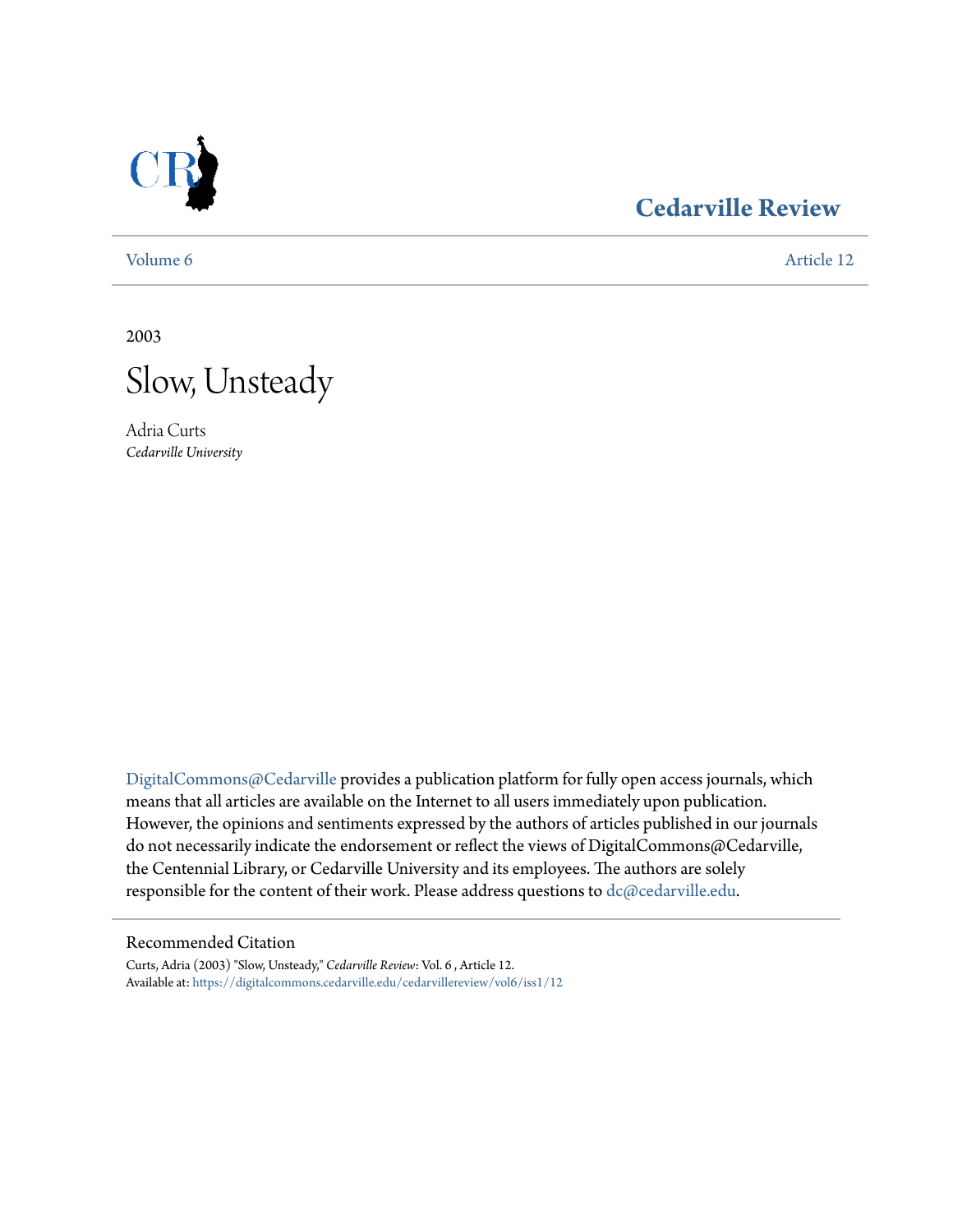## Slow, Unsteady

Browse the contents of [this issue](https://digitalcommons.cedarville.edu/cedarvillereview/vol6/iss1) of *Cedarville Review*.

#### **Keywords**

Nonfiction

# **Creative Commons License**<br> **C** 000

This work is licensed under a [Creative Commons Attribution-Noncommercial-No Derivative Works 4.0](http://creativecommons.org/licenses/by-nc-nd/4.0/) [License.](http://creativecommons.org/licenses/by-nc-nd/4.0/)

Follow this and additional works at: [https://digitalcommons.cedarville.edu/cedarvillereview](https://digitalcommons.cedarville.edu/cedarvillereview?utm_source=digitalcommons.cedarville.edu%2Fcedarvillereview%2Fvol6%2Fiss1%2F12&utm_medium=PDF&utm_campaign=PDFCoverPages)

Part of the <u>[Nonfiction Commons](http://network.bepress.com/hgg/discipline/1152?utm_source=digitalcommons.cedarville.edu%2Fcedarvillereview%2Fvol6%2Fiss1%2F12&utm_medium=PDF&utm_campaign=PDFCoverPages)</u>

This nonfiction is available in Cedarville Review: [https://digitalcommons.cedarville.edu/cedarvillereview/vol6/iss1/12](https://digitalcommons.cedarville.edu/cedarvillereview/vol6/iss1/12?utm_source=digitalcommons.cedarville.edu%2Fcedarvillereview%2Fvol6%2Fiss1%2F12&utm_medium=PDF&utm_campaign=PDFCoverPages)